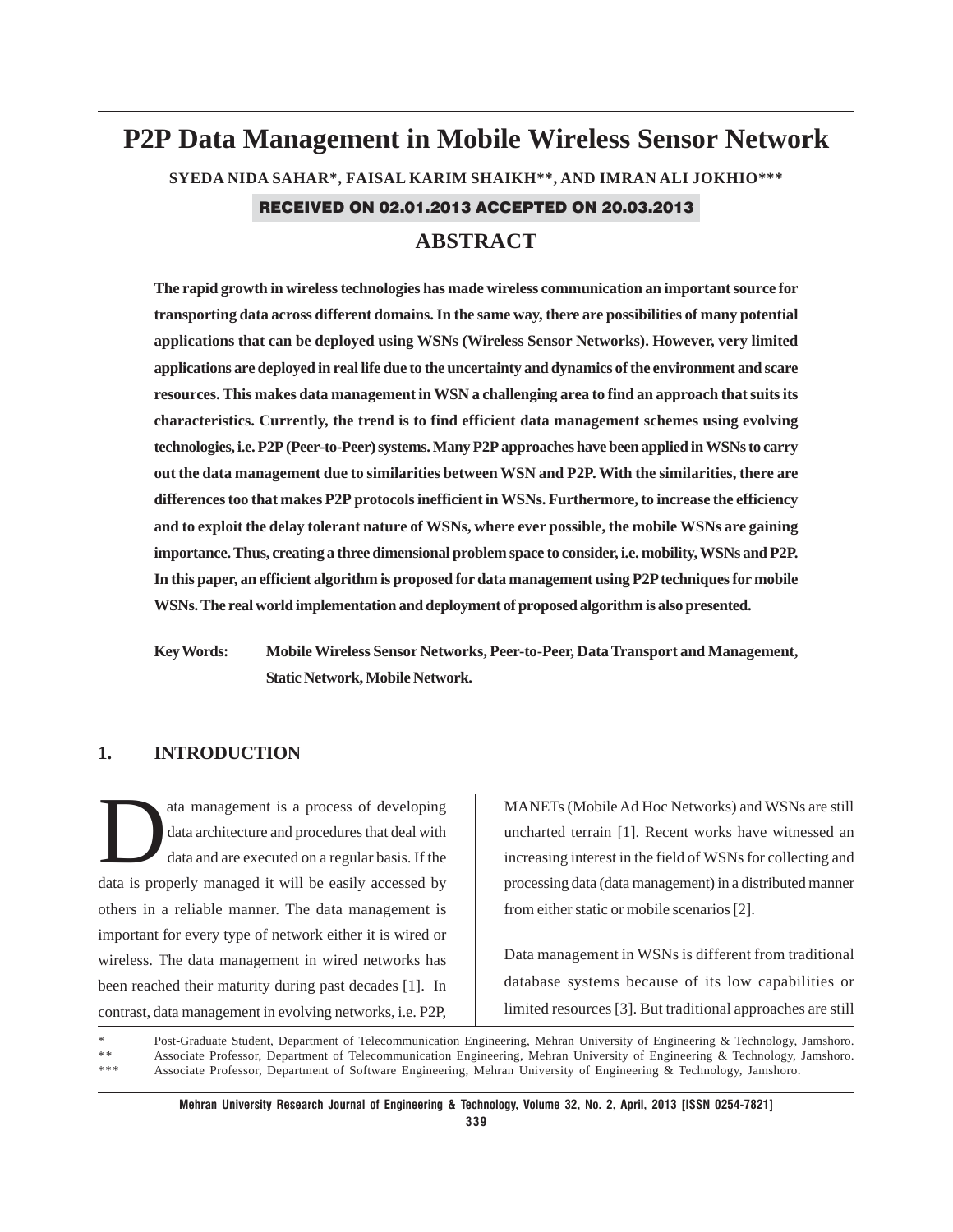being used in WSN especially P2P approaches because of certain similarities between WSN and P2P systems, e.g. each node in the network shares other node's resources, does not have permanent connectivity, has equal responsibilities and is fully independent regarding its own resources, has separate ID and behaves as a router when forwarding the data [4]. Along with similarities there are also differences with P2P systems such as scare resources, which cause P2P data management protocols to inefficiently utilize the resources of WSNs. The advantage of applying P2P technology in WSN is to exploit the decentralized approaches, which reduces the number of transmissions for data retrieval and replication process. The replication process assures reliability in case of node failures which is frequent in WSNs. To make use of these advantages and to overcome the problem of inefficient use of resources many protocols are developed and tested [3-5]. Unfortunately, these protocols are developed only for static networks and provide no support for the mobility.

The data management in mobile networks is a more challenging than static networks. In MWSNs (Mobile Wireless Sensor Networks), a subset of nodes changes their location in order to collect and disseminate the data instead of routing the data in order to efficiently utilize the network recourses [6]. This paper explores how to support mobile nodes in an established static network which is using P2P approaches for data management. Furthermore, we present the implementation and deployment of the proposed algorithms in real world scenario for the proof of concept.

Let us consider a scenario of smart hospital where the environment is monitored and controlled by the WSN. The hospital rooms and corridors are equipped with static wireless sensor nodes and the data inside the network is managed by P2P system similar to [4,7]. The patients and their data plays major role in clinical support system. The patients are generally mobile and their movement cannot be restricted in order to send data towards the base station. The major issue here is how to integrate mobile patients with the existing WSN such that the data gather by the patients (e.g. heart rate, blood pressure, etc.) can be transported to the base station. This paper presents algorithms to detect the presence of WSN and transferring the data to the network. After receiving the data WSN stores this data with P2P technique in static nodes and if any exception occurs the data will be transported to the base station using P2P techniques [4-5].

The rest of the paper is organized as follows. Section 2 briefly describes system models and mobility model. Section 3 explores the related work and Section 4 elaborate the VCP. Section 5 presents the proposed algorithms for data management in MWSNs. Implementation and deployment of proposed scheme is discussed in Section 6. Section 7 comprises of result and the Section 8 concludes our work.

### **2. MODELS**

In this section we first describe the considered system model then briefly elaborate the mobility model.

### **2.1 System Model**

In a finite network, consider a WSN has N static nodes and M mobile nodes numbered [0 to N-1] and [N to M] respectively, where node numbered 0 is a sink. Each node has sensors and except sink each node has small memory, less computational resources, limited radio communication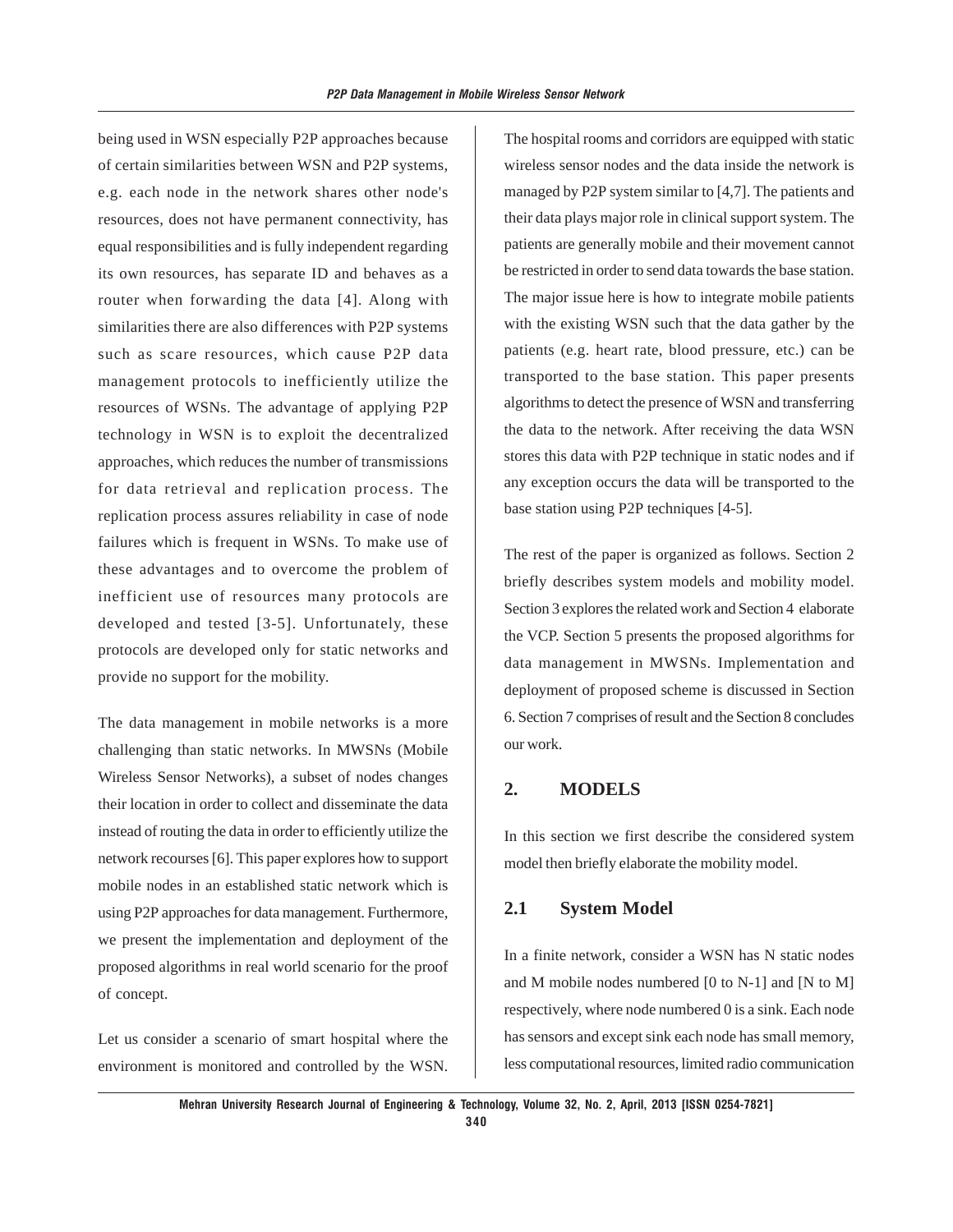and less power. Whereas, sink node has more capabilities than other nodes in the network, e.g. continuous power supplies, more memory and high computational resources. The static and mobile network senses data, hash it and store it at a static node having virtual position closest to hashed value. These nodes also respond to a request that is generated by the base station. The mobile nodes send data towards the base station through the static nodes if any exception occurs.

### **2.2 Mobility Model**

The mobile nodes inside WSN can move either in a random, predictable or fixed fashion. In random mobility node can move anywhere in the network and its movement is unpredictable. For predictable mobility pattern the movement of the node can be predicted. Whereas, for fixed mobility pattern the movement of a node is known in advance. Irrespective of mobility pattern our proposed system can be deployed in all scenarios but for proof of concept we consider fixed mobility pattern.

### **3. RELATED WORK**

In P2P, no single node controls the network and each node is a peer to all other computers in the network. There is no centralized management in this approach. P2P has provided much flexibility to applications and solved most of the problems of WSN [8].

In the same way, VCP (Virtual Cord Protocol) inspired by structured P2P technology-provides efficient data management using the routing techniques with DHT services [3-5]. It uses virtual positions for data transport, where each node maintains a successor, a predecessor and a routing table to store information of its neighbors. Each node in the network can have a maximum of two virtual neighbors and can broadcast a message to update the other nodes about its current status and to assign virtual positions to the new nodes. All the nodes are responsible to hold information of their single hop neighbors only, so the functionality of each node would not be affected by the size of the network. In [4-5] VCP has been implemented on mica2 sensor nodes and its applicability in real world scenario has been shown. The major drawback with VCP and related approaches [1] is that they do not support mobility.

MWSN, as its name suggests, has the presence of mobile nodes in the network [9]. MWSN has advantages over static WSN as it causes improved coverage, superior channel capacity and enhanced target tracking [9]. This evolving technology can be applied for land [10], ocean [11] and air [12] exploration and monitoring, Habitant Monitoring [13], automobile applications [14] and also on other scenarios. MWSN can derive their coordination with other nodes either through the dedicated coordinates or through the communication with other nodes in the network [2]. Recently, data management techniques have been proposed for MWSN [2]. In these techniques data are sent either periodically or on demand. But still research is going on for efficient data management in MWSN. The main drawback of these techniques is that they do not exploit P2P advantages and their major focus is on exploiting mobility only.

### **4. VIRTUAL CORD PROTOCOL**

The VCP provides underlay routing between nodes in the network. VCP has two basic operations one is to store and second is to retrieve. It assigns virtual positions to each node in the network. Each node maintains a routing table to store information of its neighbors in addition it also maintains its successor and predecessor. All nodes are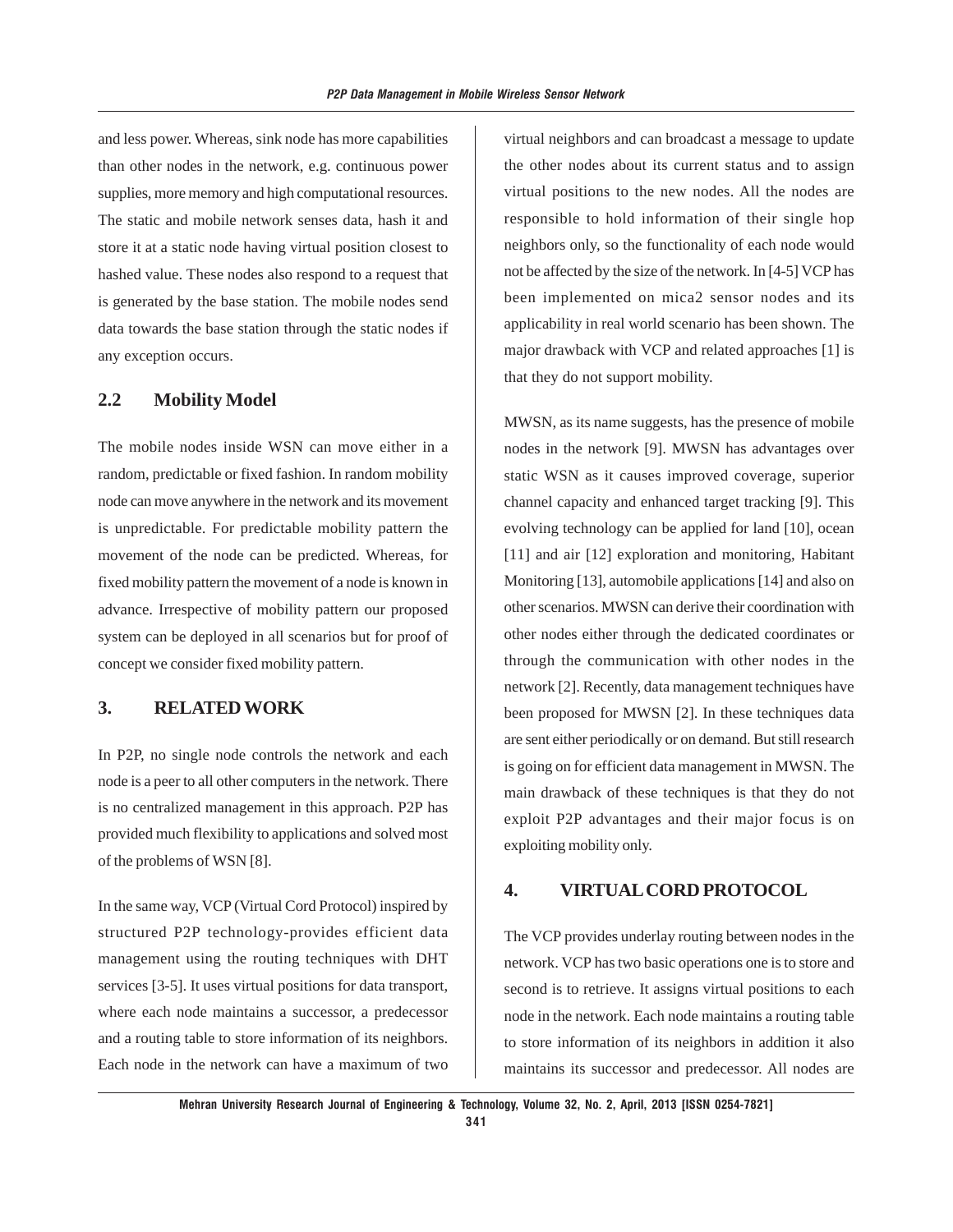responsible to hold information about a portion of the network so the functionality of each node does not effected by number of nodes in the network.

# **4.1 VCP Joining Process to Build a Network**

Each node in the network has a separate virtual position. These virtual positions are assigned by a node that is already part of the network. To start the network one node is preprogrammed as initial node and assigned a virtual position 0 or Start(S). Each node that becomes part of the network starts broadcasting HELLO message to update the other nodes about its status and to assign the virtual positions to the new nodes joining the network. If a new node added in the network receives a HELLO message, it sends a request to the old node to set its virtual position in the network. The assignment of the virtual positions can be divided into four types (Fig. 1):

- (i) If new node added in the network is second node it will be assigned virtual position 1 or End (E). Now all virtual position will be between these two end points.
- (ii) After the second node joins the network, if a new node receives a HELLO message from either S or E, the old node (S or E) assigns its own virtual position to the new node and gets a new virtual position that is obtained as if its old virtual position is S, it will be assigned a new virtual position between its old virtual position (S) and its successor whereas if its old virtual position is E, it will be assigned a new virtual position between its old virtual position (E) and its predecessor.
- (iii) If a new node does not receive HELLO message from S or E, but receives HELLO messages from the two intermediate old nodes that are adjacent



**Mehran University Research Journal of Engineering & Technology, Volume 32, No. 2, April, 2013 [ISSN 0254-7821]**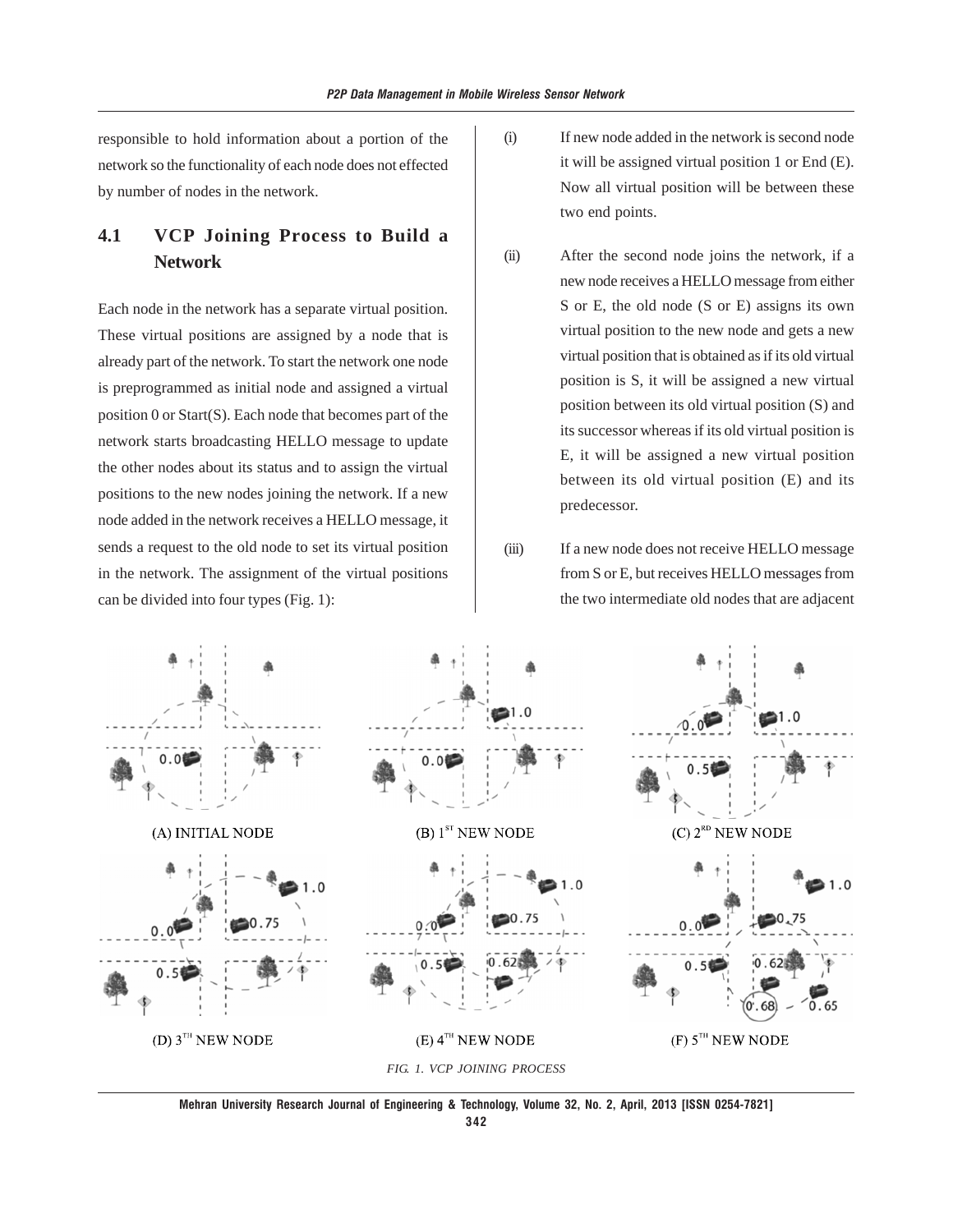to each other (successor and predecessor to each other), then the new node will be assigned a virtual position between these two old nodes.

(iv) If a new node receives a HELLO message from only one intermediate old node, then old node creates a virtual position between its own virtual position and its successor. The new node will now be assigned a virtual position between this newly created virtual position and the old node's own virtual position. This new node is called a virtual node. This node can neither assign a virtual position to the other new nodes nor can it participate in the data transport process.

### **4.2 VCP Routing**

An example scenario of the VCP is shown in Fig. 2. Each node is assigned a virtual position within the range 0-1. If node 0.5 originates data P, P will be hashed and suppose the result of the hashed function is 1.0. Node 0.5 will search in its routing table for the nearest node towards host node 1.0 and find node 0.75 as a nearest node. Node 0.5 will send data P to node 0.75.Node 0.75 will receive the packet and search for nearest neighbors in its routing table. Node 0.75 will find node 1.0 in its routing table and directly send data P to node 1.0.Node 1.0 will receive the data P and store in its memory.



Now suppose node 0 wants a data D and its hashed value is 0.6. Node 0 will search in its routing table and sends request to nearest node 0.25. Node 0.25 searches in its routing table and find the nearest node 0.5 towards host node. Node 0.31 forwards requests to node 0.5.Node 0.5 receives request and find node 0.62 in its routing table. Node 0.5 directly forwards request to node 0.62. Now node 0.6 receives a request and sends data D to requested node 0 by following the path Node 0.6 ? Node 0.5 ? Node 0.25 ? Node 0.

### **5. DATA MANAGEMENT IN MWSN**

This section presents the proposed algorithms for data management in MWSNs.

### **5.1 Overview**

VCP is a static network that uses P2P approach for data management in WSN. In proposed system, the VCP static network has been extended by adding mobile nodes in the network. The proposed system consists of both the static nodes and mobile nodes. All nodes uses P2P approach for data storage process and data retrieve process. All static nodes will be programmed with VCP code, i.e. all static nodes will be assigned virtual positions for communication, if a node senses a data this data will be hashed and stored at a node having virtual position closest to the hashed value and if a node requires a data the request will be sent to host node only. All mobile nodes are identified by their unique source addresses. If a mobile node will sense a data this data will be hashed and stored at a static node having virtual position closest to hashed value. The base station can retrieve any specific data from the network by sending request to a host node and it can communicate with any node in the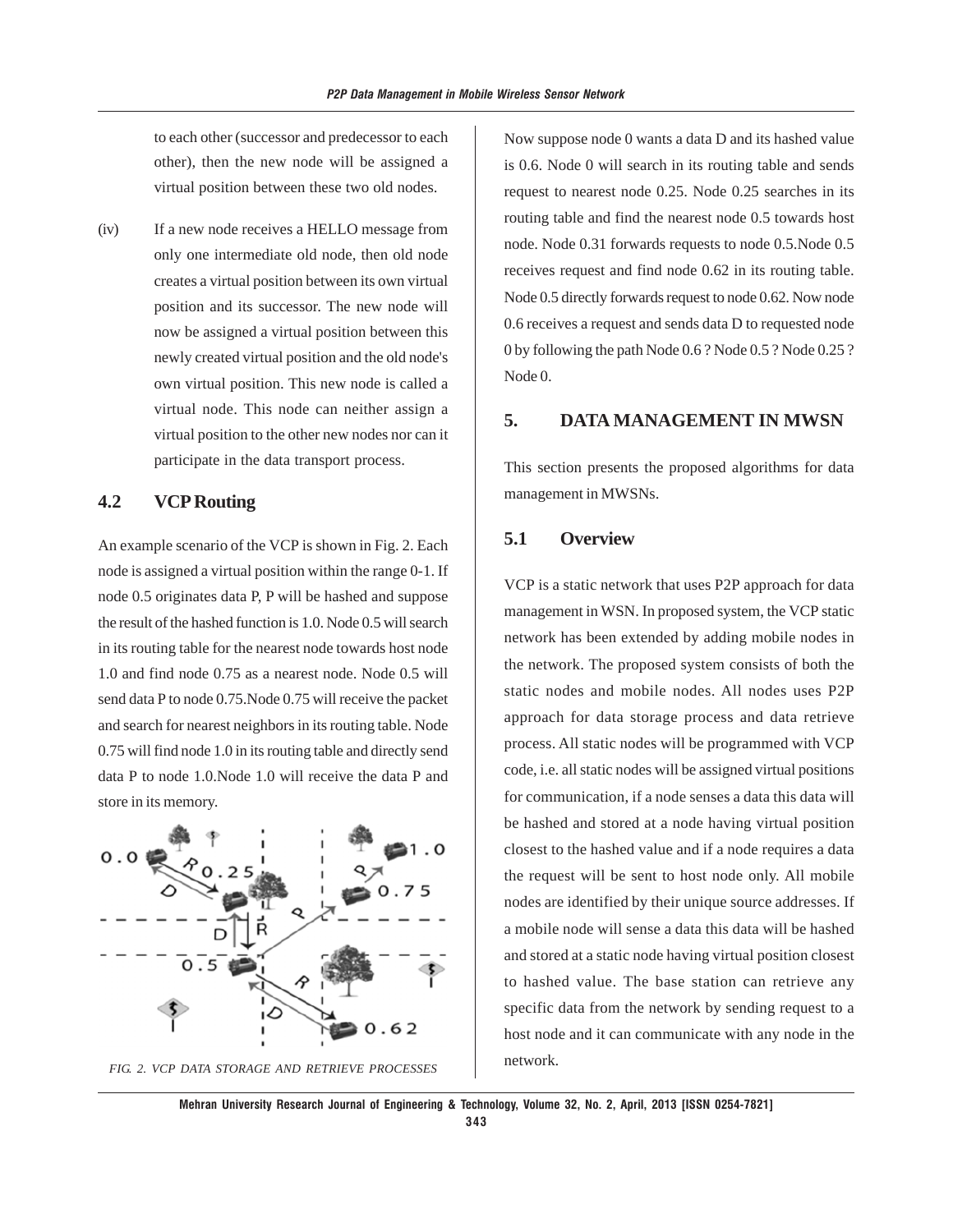# **5.2 Network Construction**

The network starts with a preprogrammed initial static node having a virtual position either S (Start Position) or E (End Position). With the first node, the network will be started and it will start sensing. If a new static node will be added in the network it will be assigned a virtual position according to VCP joining process as mentioned in [15-16]. Each mobile node in the network starts its assigned function, e.g. sensing, hashing and storing data to host node, as soon as it found a static network around it. Each node in the network either it is mobile or static maintains its routing table of single hop neighbors as routing will be done using single hop neighbors only. If the base station requires a data, the data will be hashed and request will be sent to a host node. If the base station wants to communicate with specific node in the network then query will be sent to particular node either mobile or static.

# **5.3 Mobile Node Data Transport and Management**

Data transports in mobile nodes are carried out using single hop neighbors. If source and destination nodes are not in direct communication then request will be sent to a node having virtual position closest to the destination node. This procedure continues until destination is reached.

The data storage process of mobile node is shown in Fig. 3. To explain the data storage process it is assumed that mobile node senses data D from point 1 to point 3 and its hashed value is 0.5. The data storage process of mobile node from point 1 to point 3 (as shown in Fig. 3) is explained below:

At point 1, mobile node is in communication range of only node 0.75. The Mobile node will send data to node 0.75 (line 1-5 in Alg.1 and line 1-3 in Alg. 2). Node 0.75 will



*FIG. 3. MOBILE NODE DATA STORAGE PROCESS*

**Mehran University Research Journal of Engineering & Technology, Volume 32, No. 2, April, 2013 [ISSN 0254-7821]**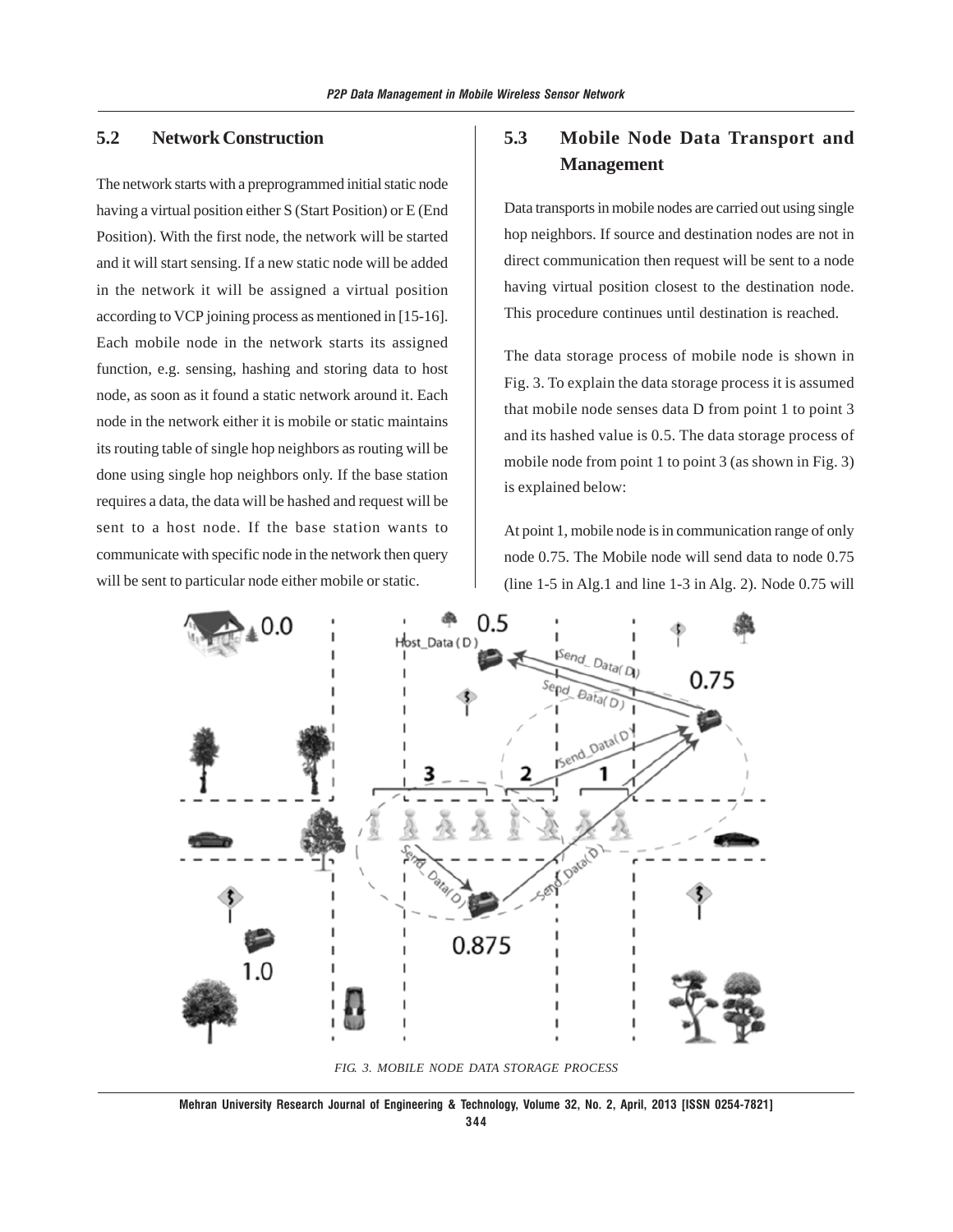search in its routing table and finds node 0.5 that is equal to hashed value 0.5. Node 0.75 will send data to node 0.5 for storing it (line 7-11 Alg. 2). The node 0.5 receives the data and stores it in its memory (line 7-14 Alg. 2).The node 0.5 is host of data D.

At point 2, mobile node is in communication range of two nodes, node 0.75 and 0.875, but since node 0.75 is nearest to node 0.5 it will send data to node 0.75 (line 1-5 in Alg.1 and line 1-3 in Alg. 2). Node 0.75 performs in same way as mentioned above in point 1.

At point 3, mobile node is in communication range of only 0.875. Now mobile node will communicate with node 0.875 to transport data (line 1-5 in Alg.1 and line 1-3 in Alg. 2). The data D will be transported using path node  $0.875 \rightarrow$ node  $0.75$  node  $\rightarrow 0.5$ .

The important terms used in algorithms are listed below:

 $NT = Neighbour$  Table of a node or an array of neighbor table  $NT[MIN] = minimum number in sorted table (NT[1])$  $NT[MAX] = maximum number in sorted table(NT[LAST])$ 

| 1. | if $NT := null$ then                  |
|----|---------------------------------------|
| 2. | Sense Data                            |
| 3. | Hashed Value = $Hash(Data)$           |
| 4. | Send(Hashed Value, Data) (see Alg. 2) |
| 5. | end if                                |

Algorithm 1 Sense data from environment

| 1.  | if Hashed Value <nt[min] th="" then<=""></nt[min]>              |
|-----|-----------------------------------------------------------------|
| 2.  | SendData(NT[MIN, Data])                                         |
| 3.  | end if                                                          |
| 4.  | if (Hashed Value>NT[MAX]) then                                  |
| 5.  | SendData(NT[MAX], Data)                                         |
| 6.  | end if                                                          |
| 7.  | if Hashed Value $>$ = NT[MIN] and Hashed Value $<$ =<br>NT[MAX] |
| 8.  | for(int i=1; i<= MAX; i++)                                      |
| 9.  | $if(NT[i] \leq Hashed$ [Value) then                             |
| 10. | if ( $i == 1$ & & Pos != NT[i])                                 |
| 11. | SendData (NT[i], Data)                                          |
| 12. | else                                                            |

| 13. | store(Data)                   |
|-----|-------------------------------|
| 14. | end if                        |
| 15. | if $(i>1)$                    |
| 16. | $NI = NT[i] - Hashed_Yalue$   |
| 17. | $N2 = Hashed$ Value - NT[i-1] |
| 18. | if( $N1 \leq N2$ )            |
| 19. | if ( $NT[i]$ != Pos)          |
| 20. | SendData(NT[i], Data)         |
| 21. | else                          |
| 22. | store(Data)                   |
| 23. | end if                        |
| 24. | else                          |
| 25. | if $(NT[i-1] := Pos)$         |
| 26. | SendData(NT[i-1], Data)       |
| 27. | end if                        |
| 28. | else                          |
| 29. | store(Data)                   |
| 30. | exit for                      |
| 31. | end if                        |
| 32. | end for                       |
| 33. | end if                        |
|     |                               |

Algorithm 2: Sending data and hashed value.

The data retrieve process is shown in Fig. 4. The base station can retrieve a particular data from the network and all or part of record of a nMWSNsode either mobile or static. Suppose the base station requires data D. The base station will hash this data and gets hash value 0.5. As node 0.5 is in direct communication with the base station, it will send request of data D to node 0.5 as shown with blue color in Fig. 4. After receiving request node 0.5 send response to the base station as shown with brown color in Fig. 4. This procedure is for a particular data in the network. Now suppose the base station want to communicate directly to the mobile node. The base station has information about current position of mobile node. Let mobile node be at point 2. The base station sends request to mobile node following the route node  $0.5 \rightarrow$ node  $0.75 \rightarrow$  mobile node. The mobile node responses to the request of the base station following the route node  $0.75 \rightarrow$  node  $0.5 \rightarrow$  node 0.0 (the base station) as shown in Fig. 4.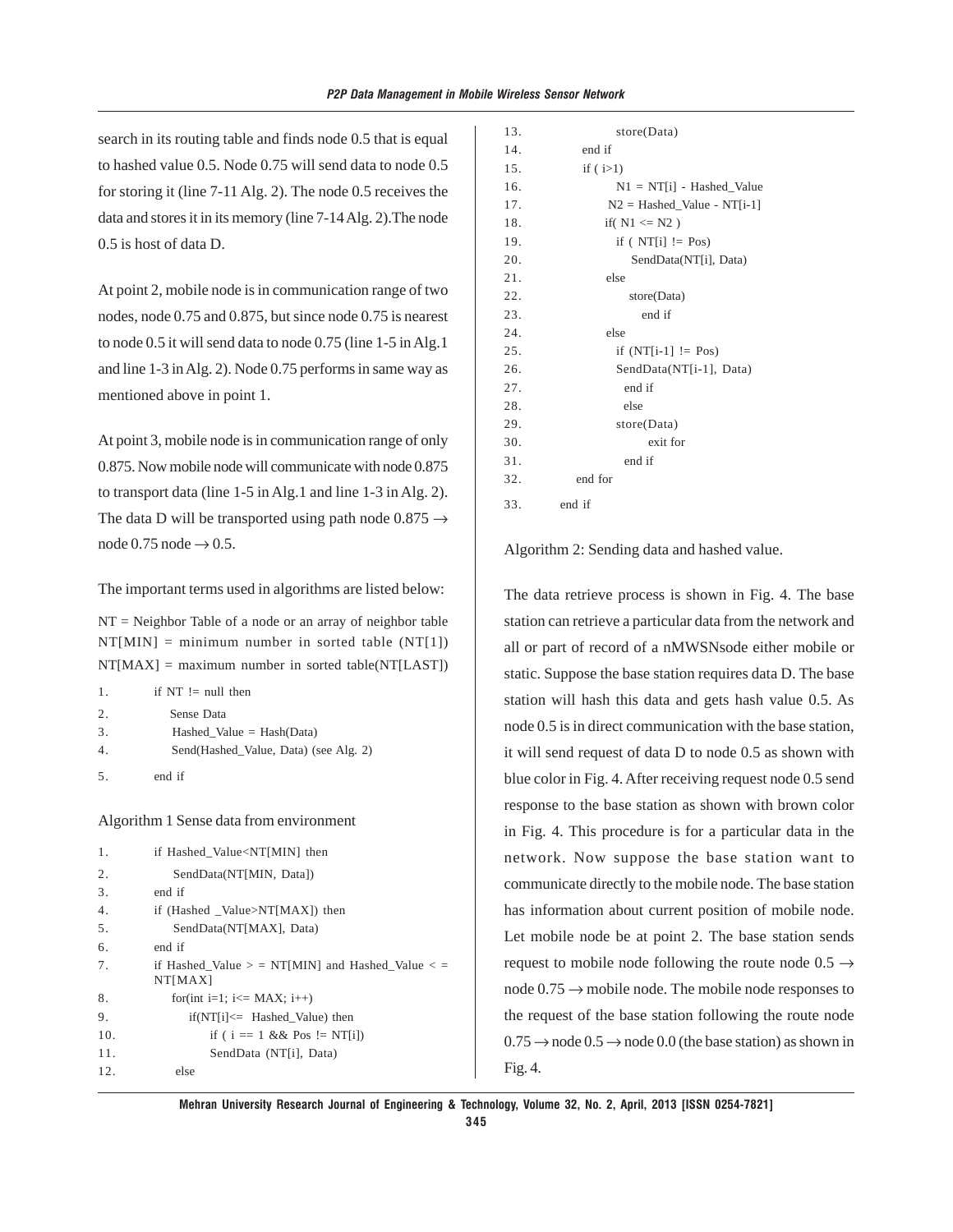# **5.4 Mobile Node Table Update Process**

To route a message from source to destination accurately each node must update its routing table. The routing table update process of static nodes is explained in [3-5]. In this paper we will discuss routing table update process of mobile node only that is required because of two reasons: first, to update the current virtual position of its neighbors and their existence in the network. Second, as it is a mobile node its neighbors will be changed continuously.

The routing table update process of mobile node is shown in Fig. 5 whereas its Pseudocode is explained in Alg 3 and Alg 4. Each node broadcasts a HELLO message to update its current status to other nodes in the network.

At point 1, mobile node is receiving a HELLO message of node 0.75 and updates its routing table with node 0.75 (line 1-3 in Alg. 3 and line 1-4 Alg. 4).

At point 2, mobile node is receiving a HELLO message of another node 0.875 and adds this node in its routing table (line 1-3 in Alg. 3 and line 5-8 Alg. 4).

| 1.                                                   | if $SN \subset \mathbb{N}$             |  |  |
|------------------------------------------------------|----------------------------------------|--|--|
| 2.                                                   | call ADD(SN) (See Alg 4)               |  |  |
| 3.                                                   | end if                                 |  |  |
| Algorithm 3: Received a HELLO message from a node SN |                                        |  |  |
| 1.                                                   | if $(NT = Null)$ then                  |  |  |
| 2.                                                   | Add SN in NT[MIN]                      |  |  |
| 3.                                                   | $MAX = MIN$                            |  |  |
| 4.                                                   | end if                                 |  |  |
| 5.                                                   | if SN>NT[MAX]                          |  |  |
| 6.                                                   | Add SN in $NT[MAX+1]$                  |  |  |
| 7.                                                   | $MAX = MAX + 1$                        |  |  |
| 8.                                                   | end if                                 |  |  |
| 9.                                                   | if SN <nt[min]< td=""></nt[min]<>      |  |  |
| 10.                                                  | for (int $i = MAX$ ; i $>= MIN$ ; i--) |  |  |
| 11.                                                  | $NT[i+1] = NT[i]$                      |  |  |
| 12.                                                  | end for                                |  |  |
| 13.                                                  | $NT[MIN] = SN$                         |  |  |
| 14.                                                  | end if                                 |  |  |
| 15.                                                  | if $(SN > NT[MIN] & SN < NT[MAX]$ then |  |  |



*FIG. 4. MOBILE NODE DATA PROCESS*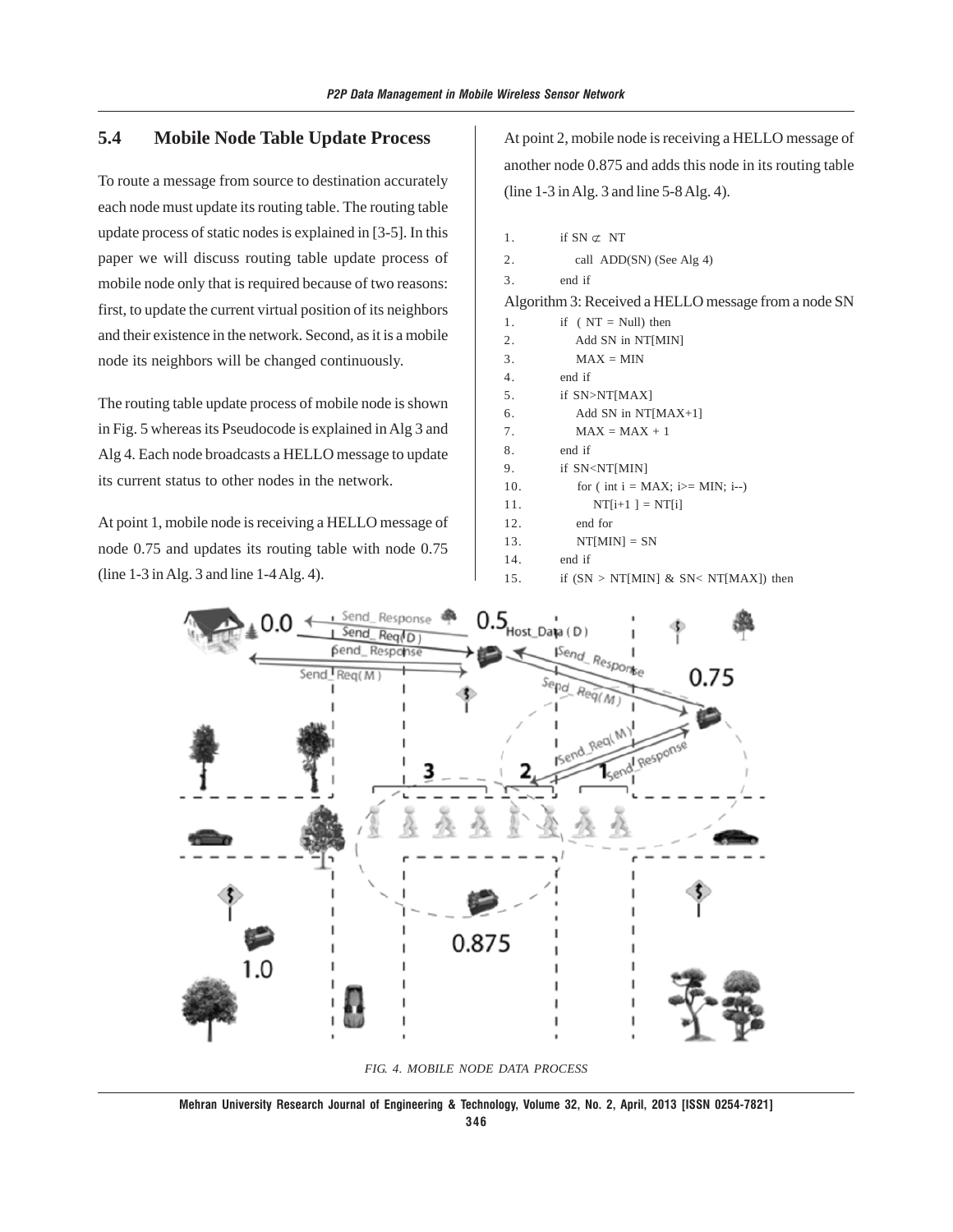```
16. for (int i = MIN; i \leq MAX; i^{++})
17. if(SN< NT[i]) then
18. for (int j = MAX+1; j>= i; j=)
19. NT[j] = NT[j-1]20. end for
21. NT[i] = SN22. exit for
23. end if
24. end for
25. end if
```
Algorithm 4: Adding process for a sensor node.

At point 3, mobile node is out of communication range of node 0.75 and a HELLO message of node 0.75 is not received by the mobile node. The Mobile node will remove node 0.75 from its routing table as shown in Fig 5 (line 1-3 & line 7-12 in Alg. 5).

1. if NT[i] HELLO message not received in 1 second

```
2. w^{++}3. end if
4. if NT[i] HELLO message Received
5. w=0
6. end if
```

```
7. if (w=4)
8. for (j=i ; j<=MAX; j++)9. NT[i] = NT[i+1]10. end for
11. MAX = MAX - 112. end if
```
Algorithm 5: Remove Neighbor from network table.

# **6. REAL WORLD DEPLOYMENT SETUP**

In this section, real world deployment setup is discussed. First, hardware and software tools are discussed then deployment scenario is explained. In last implementation and execution details are presented.

### **6.1 Hardware and Software Tools**

Six mica2 sensor nodes have been used for the implementation of VCP with the mobile node scenario. Five sensor nodes have MTS301 sensor boards and one sensor node is attached to MIB510 programming board to make the base station. TinyOS-1.1.15 has been used for programming the mica2 sensor nodes.



*FIG. 5. ROUTING TABLE UPDATE PROCESS OF MOBILE NODE*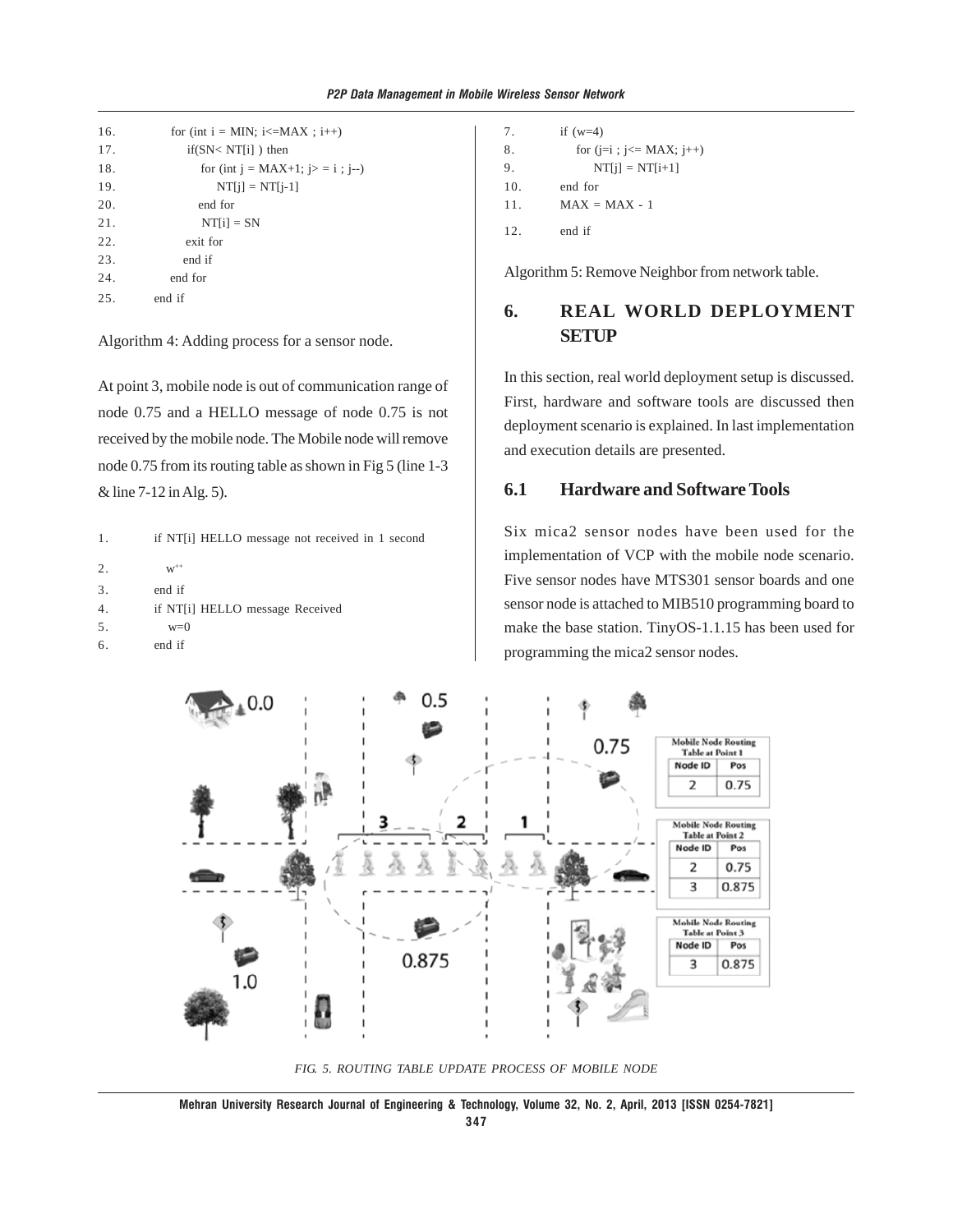### **6.2 Deployment Scenario**

Six mica2 sensor nodes have been deployed in a hospital scenario. Five sensor nodes are static and one node is mobile. Among five static nodes, one node is the base station and four are randomly distributed in lobbies. One node is attached to a patient that behaves as a mobile node. Each static node has VCP functionality and senses light and sound reading from environment. For light data, when there is darkness then the lights will automatically on and in brightness lights will automatically off in lobbies. For sound data, when there is a noise, node will send report to the base station to take an action. Mobile node's data will be stored in static nodes using P2P technique. If any exception occurs, the mobile node will send data directly to the base station to take an immediate action.

As shown in Fig. 6 two nodes (node 0.875 and node 1.0) have been placed in lobby of the female ward and two nodes (node 0.75 and node 0.5) have been placed in lobby of the male ward. One node has been placed in information desk that behaves as the base station. Node 0.5 is in direct communication with the base station and is at single hop. Whereas node 0.75 is in communication range of node 0.5, node 0.875 is in communication range of node 0.75 and node 1.0 is in communication range of node 0.875. These nodes are at hop 2, hop 3 and hop 4 respectively. A node attached to a patient is present at the private room of the male ward and he is walking in the lobby.

#### **6.3 Hardware Implementation**

### **6.3.1 Static Network**

The unique source address to each node is assigned and the nodes that are not part of the network are assigned a virtual position -1.0. Each node that



*FIG. 6. MOBILITY IN VCP DEPLOYMENT SCENARIO*

**Mehran University Research Journal of Engineering & Technology, Volume 32, No. 2, April, 2013 [ISSN 0254-7821] 348**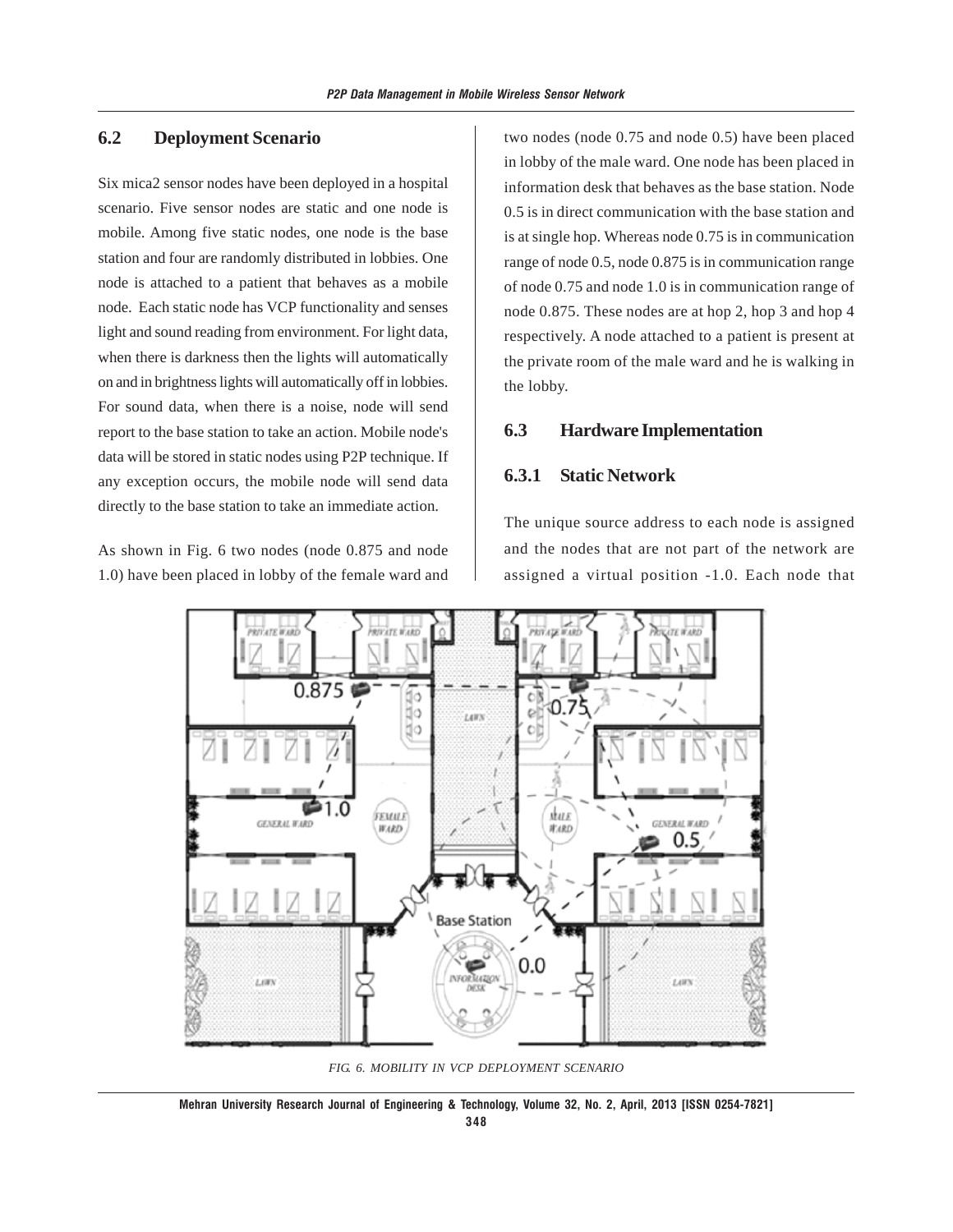becomes part of the network starts broadcasting a HELLO message after every second along with the other network functions including sensing light and sound from the environment and maintaining the routing table. A variable SET\_POS is used to check the status of the node to determine if the node is busy in setting the virtual position or not. This variable prevents the assignment of same virtual positions to multiple nodes and it also prevents assignment of two different virtual positions to a single node. The virtual positions are allocated between value S and E (0 and 1). Once the virtual positions are assigned, the data transmission is carried out using the single hop neighbors.

### **6.3.2 Mobile Network**

The mobile node starts sensing data after receiving at least a HELLO message from a static node in the network. It senses data after every second and stores to a static node having virtual position closest to hashed value. Mobile node sends report to the base station using static network if any exception occurs.

### **7. RESULTS**

The performance of the proposed scheme is evaluated with respect to the reliability of the scheme. The reliability is the ratio of number of packets generated by the mobile node to the number of packets received at the base station. The mobile node sends a packet to the base station after every second. The results are obtained by repeating experiments many times.

The Fig. 7 shows the number of packets received at the base station at the interval of one second. From Fig. 7 it is clear that the number of packets received at the base station from hop 1, means when the mobile node is directly communicating with the base station, is approximately 100% (as the base station is supplied with continuous power source, its transceivers performs better than other nodes in the network, i.e. nodes operated on batteries ). At hop 2 it is 98% as the packets are first send to node that is in direct communication with the base station or at hop 1 then packets are send to base station by node at hop 1 therefore there is a slight loss of packets. At hop 3 PRR is 92% as packets are first send to node at hop 2 then hop 1 and finally the base station. Therefore, there is a loss of approximately 8% packets.

The mobile node when communicates with its router (first node towards the base station) its percentage of packets received at its first router is approximately 99% and when it directly communicate with the base station its percentage is 100%. For example, if the mobile node is sending a packet/message to node 0.75 as shown in Fig. 6, the number of packets received at node 0.75 will be 99% approximately. The remaining packet loss as shown in the Fig. 7 is due to Mac layer collision as mentioned in our previous work [4].



*FIG. 7. NUMBER OF PACKETS RECEIVED AT THE BASE STATION VERSUS TIME*

**Mehran University Research Journal of Engineering & Technology, Volume 32, No. 2, April, 2013 [ISSN 0254-7821] 349**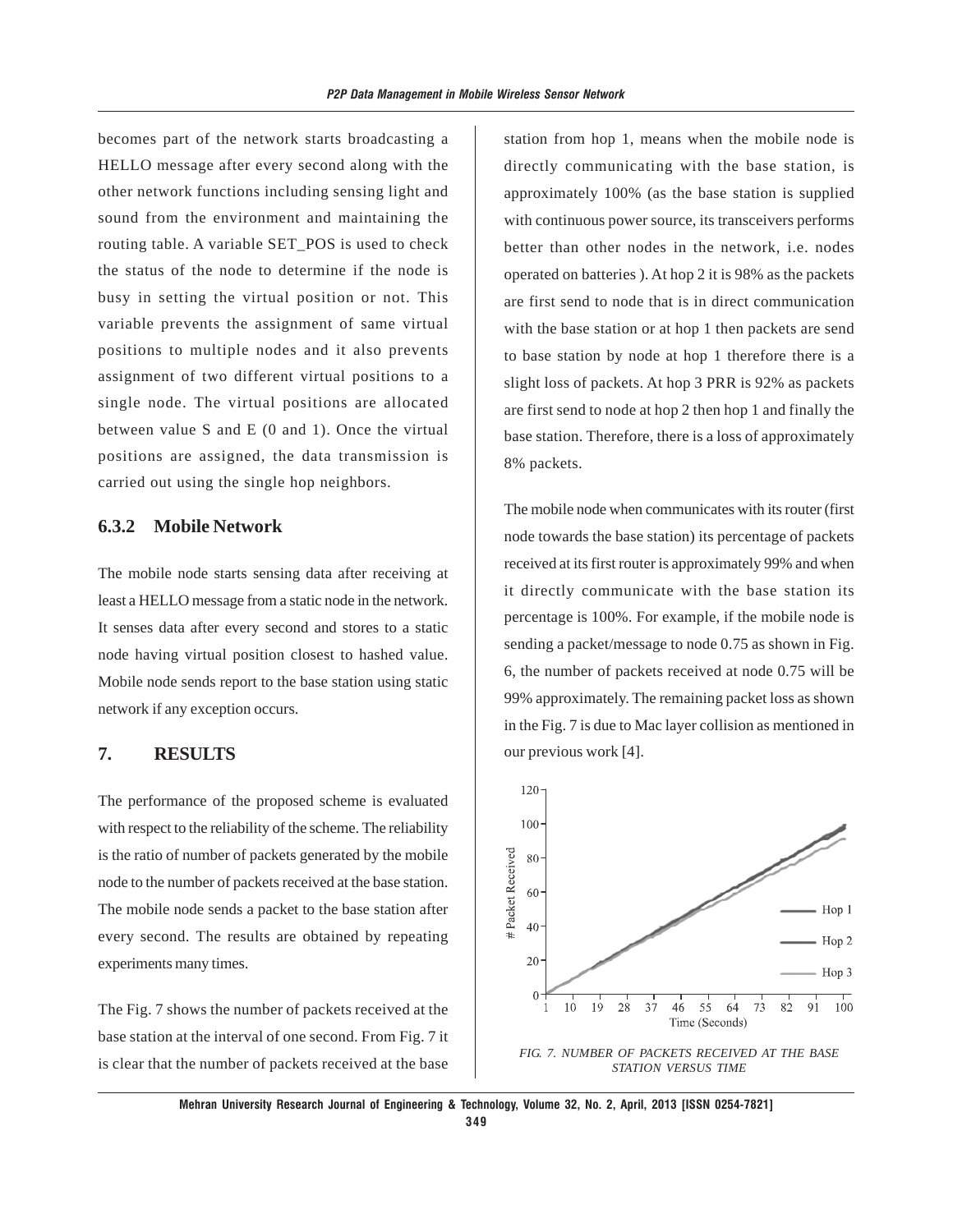The Fig. 7 shows number of packets received at the base station from different hops when a mobile node is moving within communication range of 1st hop, 2nd hop and 3rd hop. But there will be a certain amount of packet loss when mobile node switches from one node to another towards the base station for example in Fig. 6, when the mobile node is near private room it is in communication range of node 0.75. When this node reaches near the kitchen it is out of communication range of node 0.75 and now it has to communicate with the base station through node 0.5 but this information about node 0.75 is not immediately acquired by the mobile node. Because if a HELLO message of a node is not received by the mobile node then it waits for three seconds. If within this period, a HELLO message of that node is not received then mobile node will eliminate this node record from its routing table. But within this period the mobile node tries to communicate with that node and due to this reason packets will be lost. The Fig 8 shows total number of packets received at the base station by the mobile node. As shown in Fig. 8 overall packets received at the base station is 95% and there is a loss between 4-6 packets when mobile node switches from one static node to another. In Fig. 8 shows movement of mobile node from hop 3 to hop1.

The Fig 9 shows the number of hops required to store data of mobile node having specified hashed values. The number of stages shows different location of mobile node when it is in communication range of different static node. At 1st stage, mobile node is in communication range of only node 0.75 as shown in Fig 6. At this stage to store data having hashed value from 0.0 -0.250 (host node 0.0) and from 0.9375-1.0 (host node 1.0) it has to send data at hop 3. To store data *FIG. 9. NUMBER OF HOPS VERSUS HASHED VALUES*

having hashed value from 0.251-0.625 (host node 0.5) and from 0.826-0.9375 (host node 0.875) it has to send data at hop 2. To store data having hashed value from 0.626-0.825 it has to send data at hop 1. The same procedure will be applied for 2nd stage (mobile node in communication range of node 0.75 and node 0.5), 3rd stage (mobile node in communication range of node 0.5 only), 4th stage (mobile node in communication range of node 0.5 and node 0.0) and 5th stage (mobile node in communication range of node 0.0). The number of hops required to store data in all these stages is shown in Fig. 9.



*FIG. 8. NUMBER OF PACKETS RECEIVED AT THE BASE STATION VERSUS TIME*



**Mehran University Research Journal of Engineering & Technology, Volume 32, No. 2, April, 2013 [ISSN 0254-7821] 350**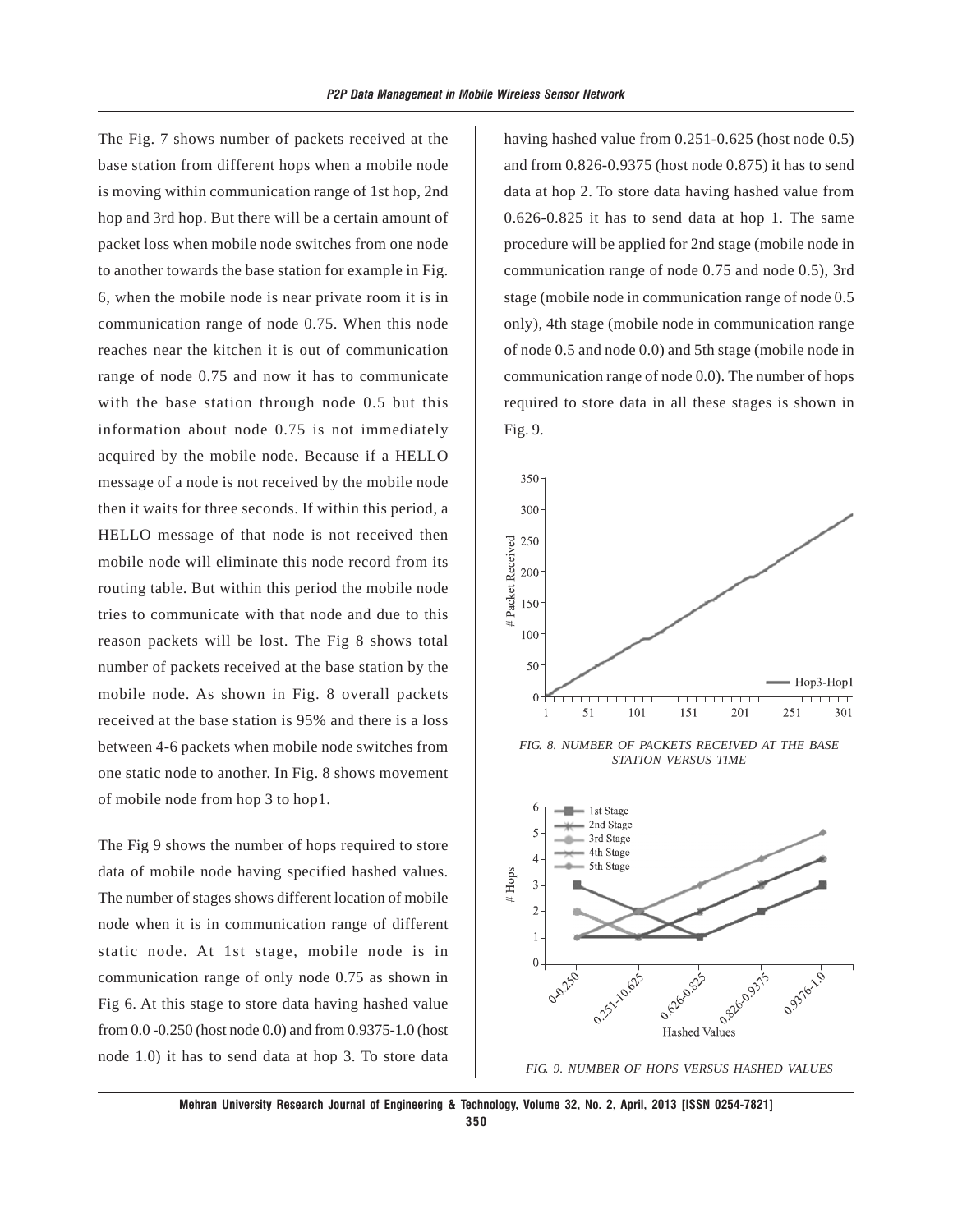### **8. CONCLUSION**

In this paper, we have proposed a P2P based data management scheme for MWSN. In this paper we have shown how mobile nodes data are stored in the VCP static network using P2P approach. The real world deployment of the proposed scheme is also presented to show its applicability in real scenario. The results show good performance in a real world scenario but there is need to improve VCP performance. Its future works involve solving issues in VCP and then implement the same strategy. The drawback of the proposed scheme is that the memories of mobile nodes are not utilizing to store data from other nodes (P2P approach). It is possible to propose a strategy that can utilize the mobile nodes memory like static nodes in the network.

### **ACKNOWLEDGEMENTS**

This research was partially supported by Mehran University of Engineering & Technology, Jamshoro, Pakistan, and National ICT R&D Fund, Ministry of Information Technology, Pakistan under National Grassroots ICT Research Initiative.

#### **REFERENCES**

- [1] Boncz, P.A., Bonifati, A., Böse, J., Böttcher, S., Kypros, P., Gruenwald, C.L., König-Ries, B., May, W., Mondal, A., Obermeier, S., Ouksel, A., Samaras, G., Sapkota, G., Steinmetz, R., and Viglas, S.D., "P2P, Ad Hoc and Sensor Networks-All the Different or All the Same?", Proceedings of Scalable Data Management in Evolving Networks, Schloss Dagstuhl, Germany, October, 2006.
- [2] Chen, M., Kwon, T., Yuan, Y., Leung, V.C.M., "Mobile Agent Based Wireless Sensor Networks", Journal of Computer, Volume 1, No. 1, pp. 14-21, April, 2006.
- [3] Awad, A., German, R., and Dressler, F., "P2P-Based Routing and Data Management Using the Virtual Cord Protocol (VCP)", Proceedings of 9th ACM International Symposium on Mobile Ad Hoc Networking and Computing, Poster Session, pp. 443-444, Hong Kong, China, May, 2008.
- [4] Awad, A., Sommer, C., German, R., and Dressler, F., "Virtual Cord Protocol (VCP): A Flexible DHT-Like Routing Service for Sensor Networks", Proceedings of 5th IEEE International Conference on Mobile Ad-hoc and Sensor Systems, pp. 133-142, Atlanta, GA, September, 2008.
- [5] Awad, A, German, R., and Dressler, F., "Efficient Service Discovery in Sensor Networks using VCP", Proceedings of 15th ACM International Conference on Mobile Computing and Networking, Demo Session, Beijing, China, September, 2009.
- [6] Khelil, A., Shaikh, F.K., Ali, A., and Suri, N., "gMAP: Efficient Construction of Global Maps for Mobility Assisted WSNs", Proceedings of the 6th International Conference on Wireless On-Demand Network Systems and Services, pp. 175-182, Snowbird Utah, USA., February, 2009.
- [7] Akyildiz, I.F., and Vuran, M.C., "Wireless Sensor Networks", John Wiley and Sons, USA, 2010.
- [8] Gutierrez, G., Mejias, B., Roy, P.V., Velasco, D., and Torres, J., "WSN and P2P: A Self-Managing Marriage", Proceedings of Second IEEE Inernational Conference on Self-Adaptive and Self-Organizing System Workshops, pp. 198-201, Venice, Italy, 2008.
- [9] Zeinalipour-Yazti, D., and Chrysanthis, P.K., "Mobile Sensor Network Data Management", Book Chapter in the Encyclopedia of Database Systems (EDBS), Ozsu, M., Tamer; and Liu, L., (Editors), [ISBN: 978-0-387- 49616-0], 2009.
- [10] Dantu, K., Rahimi, M., Shah, H., Babel, S., Dhariwal, A., Sukhatme, G., "Robomote: Enabling Mobility in Sensor Networks", Proceedings of the 4th International Symposium on Information Processing in Sensor Networks, pp. 404-409, California, USA, 2005.

**Mehran University Research Journal of Engineering & Technology, Volume 32, No. 2, April, 2013 [ISSN 0254-7821]**